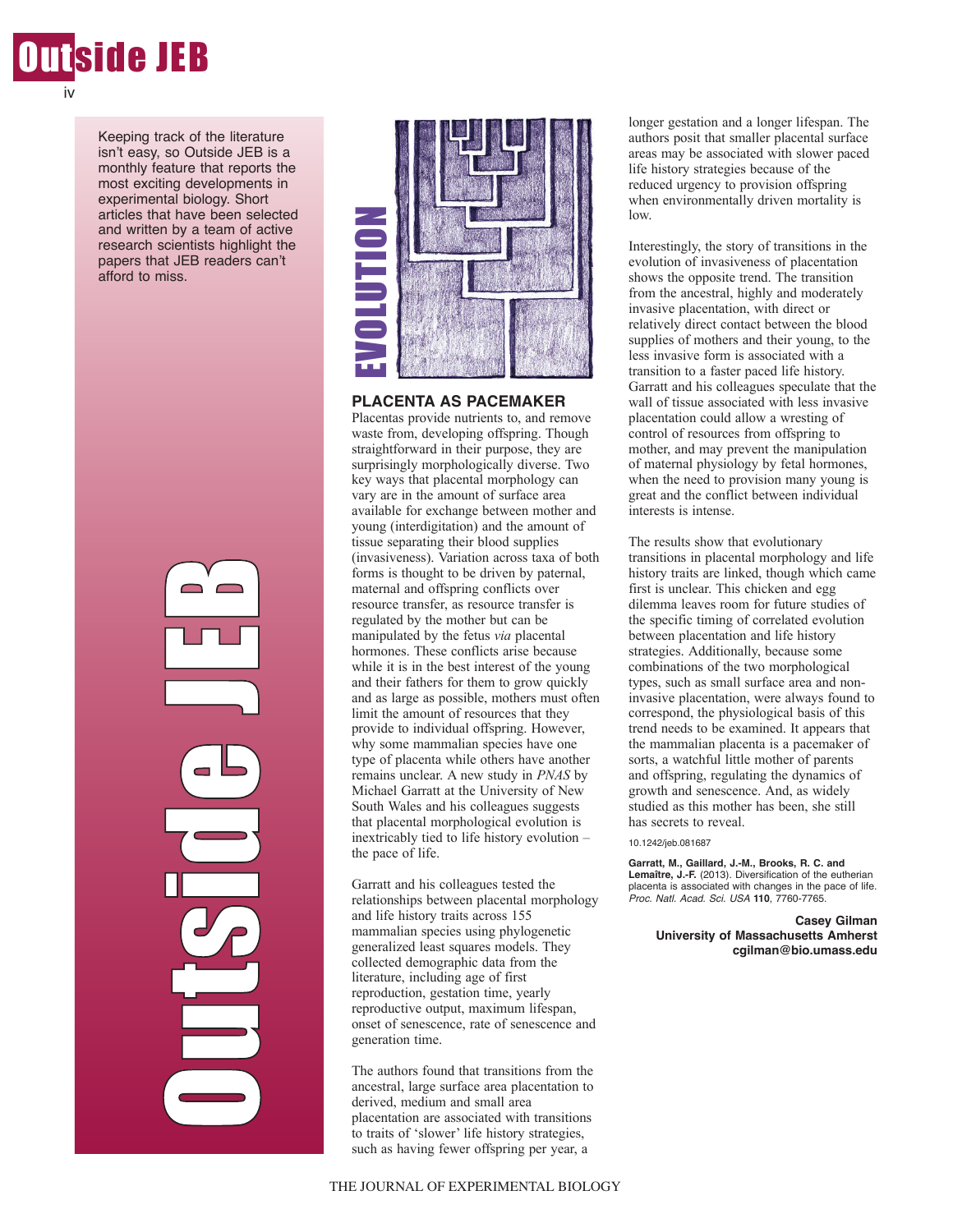



# **ROOT HAEMOGLOBINS BENEFIT FISH ON ACID**

Haemoglobin, the oxygen-carrying protein in our red blood cells, binds oxygen at the lungs and releases oxygen at the tissues to sustain metabolic needs and, thus, life. In nearly all vertebrates, carbon dioxide, a product of metabolism, helps haemoglobin release oxygen at the tissues by acidifying red blood cells. Bony fish have 'Root haemoglobins' – special haemoglobins that are more pH sensitive than those of other vertebrates. Root haemoglobins help fish deliver oxygen to the retina and gas bladder, two extremely oxygen-demanding tissues. These tissues have specialized acidproducing cells that help them get lots of oxygen from haemoglobin. Other tissues do not have acid-producing cells, but is there a way that these other tissues can take advantage of the sensitivity to pH of Root haemoglobins in order to get more oxygen? Jodie Rummer from the University of British Columbia, Canada, and her colleagues recently discovered the answer to this question and their findings are published in *Science*.

First, Rummer and colleagues wanted to determine whether they could make fish muscles pick up more oxygen by simply making their blood more acidic. They monitored the oxygen level in trout muscle in real-time by inserting a very small probe into the muscle. Even though they applied only a moderate acid stress, the oxygen in the muscle increased by 65% and there was an approximate doubling in the delivery of oxygen to that muscle. The team calculated that Root haemoglobins are 20 times more efficient at delivering oxygen to a fish's muscle than human haemoglobins are at delivering oxygen to our own working muscles!

Fish red blood cells contain an acid pump that can pump out acid from the red blood cell, increasing pH inside the red blood cell, and making haemoglobin better able to pick

up oxygen at the gills during stress. Rummer and her colleagues hypothesized that the red muscle capillaries of fish have high levels of carbonic anhydrase – an enzyme that produces carbon dioxide. As one of the fastest acting enzymes known, it could quickly acidify the blood, which would undermine the action of the acid pump, as carbon dioxide readily diffuses into the red blood cells. As a consequence, the pH in the red blood cells would be lower when they entered the capillaries near the muscle and the Root haemoglobins would release more oxygen and therefore increase oxygen delivery to the muscle. Rummer and colleagues used the same experimental setup as before, but this time added a carbonic anhydrase inhibitor to the fish's blood. This time the oxygen in the muscle did not increase. This showed that carbonic anhydrase found in the capillaries of muscles was necessary for the enhanced oxygen delivery to that tissue.

Rummer and colleagues have shown for the first time that Root haemoglobins help fish deliver oxygen to all tissues, not just the retina and the gas bladder. More importantly, Root haemoglobins are responsible for the extraordinary capacity of bony fish for oxygen delivery, allowing this vertebrate group to successfully conquer almost every body of water on the planet. 10.1242/jeb.081653

**Rummer, J. L., McKenzie, D. J., Innocenti, A., Supuran, C. T. and Brauner, C. J.** (2013). Root effect haemoglobin may have evolved to enhance general tissue oxygen delivery. *Science* **340**, 1327-1329.

> **Cosima Porteus University of Exeter c.s.porteus@exeter.ac.uk**



## **CO2 FOR MATING ON THE SLY**

Mating is a secretive affair for small male *Loligo* squid. Whereas their larger brethren try to woo females by showing off their changing colours and beating each other into submission, the smaller males do not stand a chance in this courtship game. Instead, they have to rely on stealth tactics. After a large 'consort' male successfully courts a female, he deposits sperm into her oviduct. A small 'sneaker' male then rushes towards the mating pair and quickly deposits his sperm onto the female's skin, aiming for a small receptacle near her mouth. The female expels the eggs from the oviduct, where most have been fertilised by the consort sperm, but as she deposits the eggs onto the seabed using the arm crown around the mouth, they are exposed to the sneaker sperm, resulting in external fertilisation of the remaining unfertilised eggs. How can this form of fertilisation be effective, given that there is little preventing the sneaker sperm from drifting off?

A team of researchers from various institutions in Japan, Germany and Italy have found at least part of the answer to this question, in a study recently published in *Current Biology*. When the team put sperm of consort and sneaker males into chambers and labelled each population with a different dye, they found that the sneaker sperm, but not the consort sperm, formed swarms by independently swimming towards each other. This behaviour has been seen in other animals, and will help the sperm to stay in the same spot. When the researchers then introduced a filter into the chamber that only allows small molecules to pass, they noticed that the sneaker sperm swarmed on either side of this barrier. As the cells cannot touch each other across the membrane, this suggests that the sperm are attracted by a molecule that they themselves produce. What molecule could this be?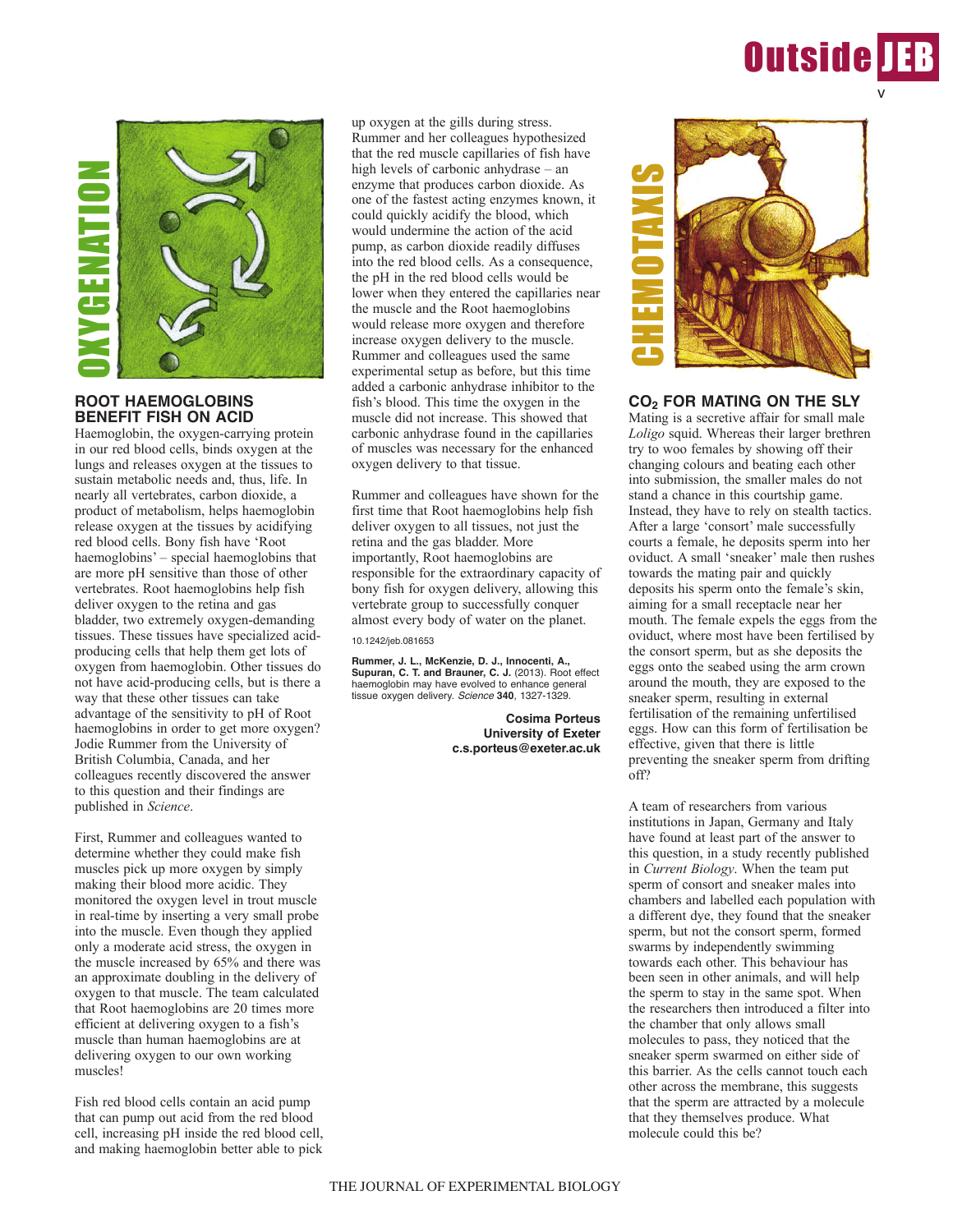

After ruling out a number of chemoattractants, the authors found that a bubble of CO<sub>2</sub> strongly attracted sneaker, but not consort, sperm. This was very interesting, as  $CO<sub>2</sub>$  is a product of cellular respiration, and therefore it fits with the hypothesis that the sperm, itself, produces the attractant. In fact, when the team added inhibitors of a common sensor for  $CO<sub>2</sub>$ , carbonic anhydrase, to the chamber, the swarming behaviour of sneaker sperm was reduced.

However, both sneaker and consort sperm have this sensor, so why are only sneaker sperm sensitive to  $CO<sub>2</sub>$ ? The authors noticed that when sneaker sperm came into contact with  $CO<sub>2</sub>$  their intracellular pH dropped. In a series of molecular experiments they showed that it is precisely this acidification that underlies the swarming: when the intracellular pH drops, the sperm keep swimming in the same direction, but when it shoots up, they make a turn. This process results in a net movement towards the source of  $CO<sub>2</sub>$ . The consort sperm simply lack the molecular machinery that acidifies the intracellular milieu in response to  $CO<sub>2</sub>$ , and are therefore not sensitive to it.

This study elucidates how sperm has adapted to different mating behaviours through the process of evolution. It tells us that physiology adapts even within the same sex of the same species to ensure individuals can reproduce, so even the little guy has got a chance.

#### 10.1242/jeb.081661

**Hirohashi, N., Alvarez, L., Shiba, K., Fujiwara, E., Iwata, Y., Mohri, T., Inaba, K., Chiba, K., Ochi, H., Supuran, C.T. et al.** (2013). Sperm from sneaker male squids exhibit chemotactic swarming to CO<sub>2</sub>. Curr. *Biol.* **23**, 775-781.

> **Maarten Zwart University of Cambridge mfz20@cam.ac.uk**



## **BIOMECHANICS OF FLIGHTLESSNESS IN PENGUINS**

For anyone who has sat through March of the Penguins, a documentary film following the arduous journey that Emperor penguins make between the ocean and their ancestral breeding ground, and wondered, 'Why can't penguins just make life easier for themselves and fly?', a recent paper published in *PNAS* should help to answer the gnawing question. An international team of researchers set out to understand why certain seabird species may have evolved in such a way that a journey through the air (taking hours) would be deemed less advantageous than a journey on land (lasting several days).

The team hypothesized that certain seabirds may have lost the ability to fly as a tradeoff with another activity. For example, moving between air and water, flying and diving, requires optimized wing designs – perhaps a wing good for diving is a terrible wing for flight, and *vice versa*. The scientists wondered whether, as flightlessness evolved in certain lineages of seabirds, such as in penguins, their wings became more biomechanically adapted to swimming and diving and less and less able to sustain flight. Using the thick-billed murre (*Uria lomvia*) and the foot-propelled pelagic cormorant (*Phalacrocorax pelagicus*), two diving seabird species that are also able to fly and are considered counterparts to ancient ancestors of penguins, the scientists were able to test this biomechanical hypothesis and to compare flying seabirds with flightless seabirds.

The murre and pelagic cormorant are similar to penguins in their diving and swimming behavior, so the research team decided to measure the energy cost of flight as well as the energy cost of diving in these birds. During the summer of 2006 and 2012, the researchers captured 41 thickbilled murres in Canada and 22 pelagic

cormorants in Alaska, respectively, and fitted them with specialized sensors that measure the birds' energy expenditure at the same time as following their diving and flight behavior using data loggers. Both species dive underwater to hunt for prey – the thick-billed murre are wing-propelled divers, while the pelagic cormorant are foot-propelled drivers – yet both are considered only adequate fliers. The team was able to measure how much energy the birds need to expend during flight and during swimming dives and found that the birds used more energy to fly compared with any other known bird and used more energy to swim compared with penguins of similar size. Furthermore, the authors found that the 'flight cost' for the thick-billed murre and pelagic cormorant is the highest recorded so far for vertebrates.

Just as flight has been shown in many instances to have evolved independently, so too has flightlessness. The authors suggest that flightlessness in penguins evolved as a result of biomechanical pressures on the wings. In order to become expert divers, they argue, penguins gave up the ability to fly in favor of increasing dive endurance. As seals, sharks, sea lions and killer whales all pose a risk to diving penguins, a wing designed for aquatic expertise becomes a must. On land, penguins have less predation to fear – a wing designed for flight is less beneficial. Thick-billed murres and pelagic cormorants, in contrast, have many landbased predators, including foxes and wolves, leading researchers to suggest that the pressure to maintain wings optimized for flight in these species is strong. The authors conclude that there must be a compromise in wing design – a wing cannot excel equally well in both air and water – and that trade-offs are inevitable.

#### 10.1242/jeb.081679

**Elliott, K. H., Ricklefs, R. E., Gaston, A. J., Hatch, S. A., Speakman, J. R. and Davoren, G. K.** (2013). High flight costs, but low dive costs, in auks support the biomechanical hypothesis for flightlessness in penguins. *Proc. Natl. Acad. Sci. USA* **110**, 9380-9384.

> **Katherine M. Parisky Brandeis University kparisky@brandeis.edu**